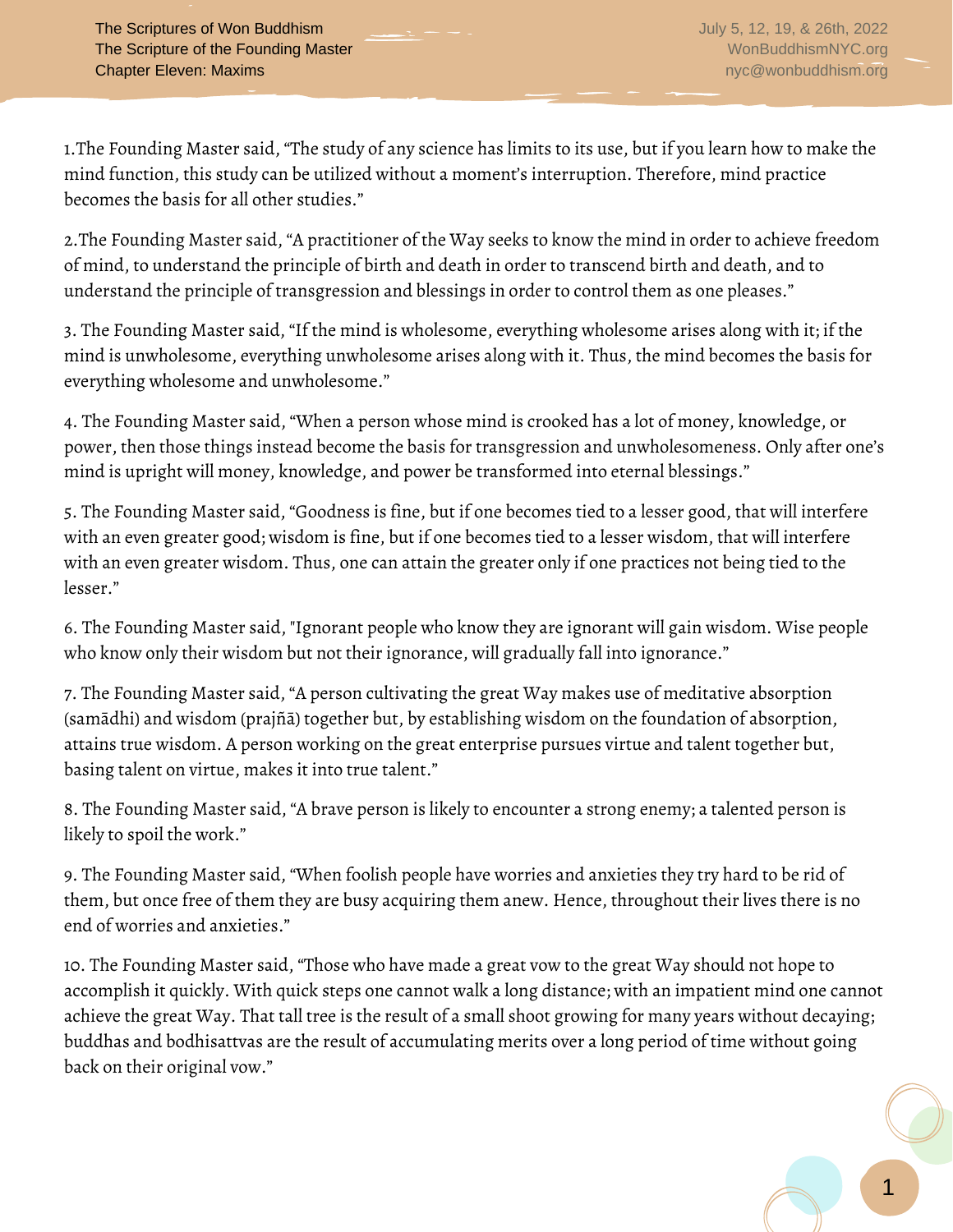11. The Founding Master said, "There are two Māras hindering great practice. The first is, ignoring one's own spiritual capacity, one stops progressing by denigrating and giving up on oneself. The second is, satisfied with a modicum of knowledge, one stops progressing by being proud and haughty. Without getting rid of these two hindrances of Māra, one cannot accomplish great practice."

12. The Founding Master said, "A person who has lost all hope is someone whose physical body is still alive but whose mind is dead. Even a villain who has committed murder, robbery, or sexual misconduct, if he turns his mind around just once, may still become a buddha or a bodhisattva. But for a person who has lost all hope, there is nothing that can be done for that person until his or her mind becomes alive again. Therefore, the buddhas and bodhisattvas set up the power of their vow to arouse great hope in all sentient beings and work hard without interruption through numerous lifetimes."

13. The Founding Master said, "There is no special wish-fulfilling gem. If you detach yourself from greed and free yourself from likes and dislikes, this will be the wish-fulfilling gem."

14. The Founding Master said, "If you wish to correct others, you must first correct yourself. If you wish to teach others, you must first learn yourself. If you wish to receive others' grace, you must first offer your grace to others. When you do this, not only will you achieve your own wishes, but everybody regardless of self and others will enjoy grace together and achieve their wishes."

15. The Founding Master said, "One who vanquishes another is strong, but one who vanquishes oneself is even stronger. One who is able to conquer oneself will gain the strength to conquer anyone under heaven."

16. The Founding Master said, "There are two types of foolish persons in this world. The first are those who, though unable to use their own minds as they wish, try to use others' minds as they wish. The second are those who, though unable to handle their own affairs, meddle in others' affairs and suffers from getting involved in quarrels."

17. The Founding Master said, "There is a Way to acquire all things, but ordinary people try to acquire them without being in accord with the Way, so the more they seek them, the further away those things become. Because buddhas and bodhisattvas seek in accordance with the Way, even if they do not seek things out eagerly, there is a principle that those things will naturally come their way."

18. The Founding Master said, "A person who works first and eats later is a superior person. A person who works later and eats first is an inferior person."

19. The Founding Master said, "Foolish people like to receive blessings but hate to make blessings; they hate to create misfortune but like to commit transgressions. This is all due to the fact that they do not understand the source of blessings and misfortune, and even if they understand it, they do not act upon it."

20. The Founding Master said, "People who bestow much grace on others spiritually, physically, and materially is a person who will receive many blessings in the future. Those who are comfortable with their lots, regardless of the sensory conditions they face, are the most comfortable persons; those who find satisfaction no matter the situation in which he finds themselves are the wealthiest persons."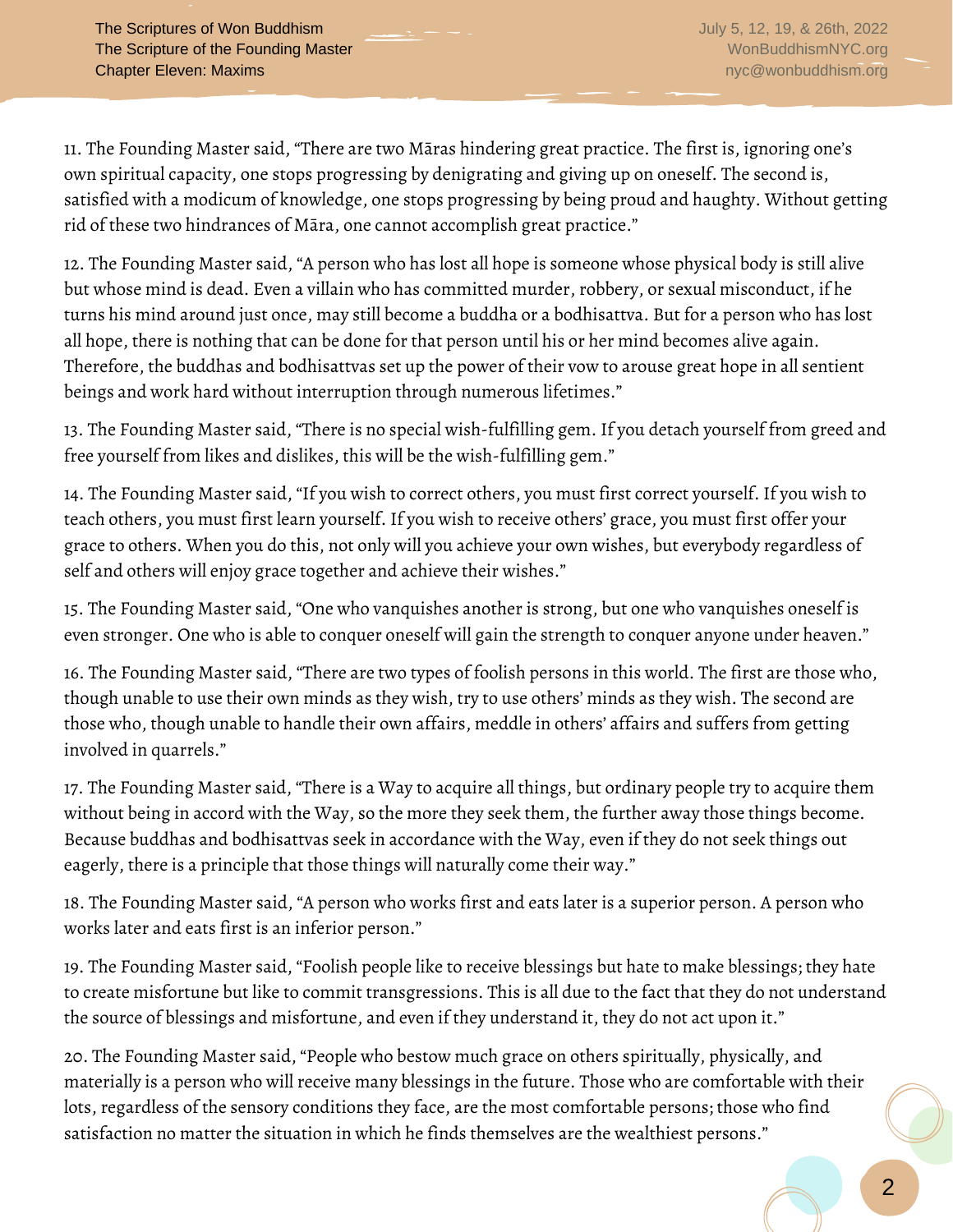21. The Founding Master said, "Sentient beings seem smart for focusing solely on their own concerns, but ultimately they end up injuring themselves; buddhas and bodhisattvas seem foolish for doing things only for others, but ultimately they end up benefiting themselves."

22. The Founding Master said, "Because wise people are unconcerned about high or low position but simply devote themselves to their work without dishonesty, their work and merit shine brilliantly as time goes by. Because foolish people only seek fame and reward without being faithful to their work, their fame and achievement eventually disappear as vanities."

23. The Founding Master said, "Those who laud themselves will perforce be humbled; those who always insist on defeating others will perforce be defeated."

24. The Founding Master said, "The more wholesomeness is displayed, the more its merit is diminished; the more unwholesomeness is hidden away, the deeper its root becomes. Thus, by hiding wholesomeness, we cause its merit to become greater; by displaying unwholesomeness, we cause its root to become shallower."

25. The Founding Master said, "The virtue of helping others surreptitiously is the greater virtue; the transgression of harming others surreptitiously is the greater transgression."

26. The Founding Master said, "Even when one has practiced wholesomeness, if one resents others for ignoring it, a sprout of unwholesomeness will grow within that wholesomeness. Even when one has committed unwholesomeness, if one repents, a sprout of wholesomeness will grow within that unwholesomeness. Therefore, do not become conceited or self-satisfied with a moment of wholesomeness and thereby hinder your own progress; do not fall into degradation by giving up on yourself because of a moment of unwholesomeness."

27. The Founding Master said, "A foolish person likes free things but does not realize that they can lead to greater loss many times over. Those who are wise not only dislike free things, but when they obtain them, they refrain from keeping them all for themselves but share them in appropriate places, thus guarding in advance against misfortunes."

28. The Founding Master said, "An authentic person's mind is free from pretense, so everything he or she does proves genuine. A sage's mind is free from mutual harm, so everything he or she does proves virtuous. Therefore, an authentic person's mind is always upright and thus free from perversity; a sage's mind is always serene and thus free from distress."

29. The Founding Master said, "Do not say without meaning it that you will give something to others, nor exaggerate what you have given; these words will instead become debts and damage your virtue. Also, do not make insincere vows to the dharma realm of empty space; the lie you have told to the dharma realm of empty space will become the source of frightening transgression and suffering."

30. The Founding Master said, "Only a person who has removed the unwholesome and venomous energies in his or her mind can resolve others' unwholesome and venomous energies."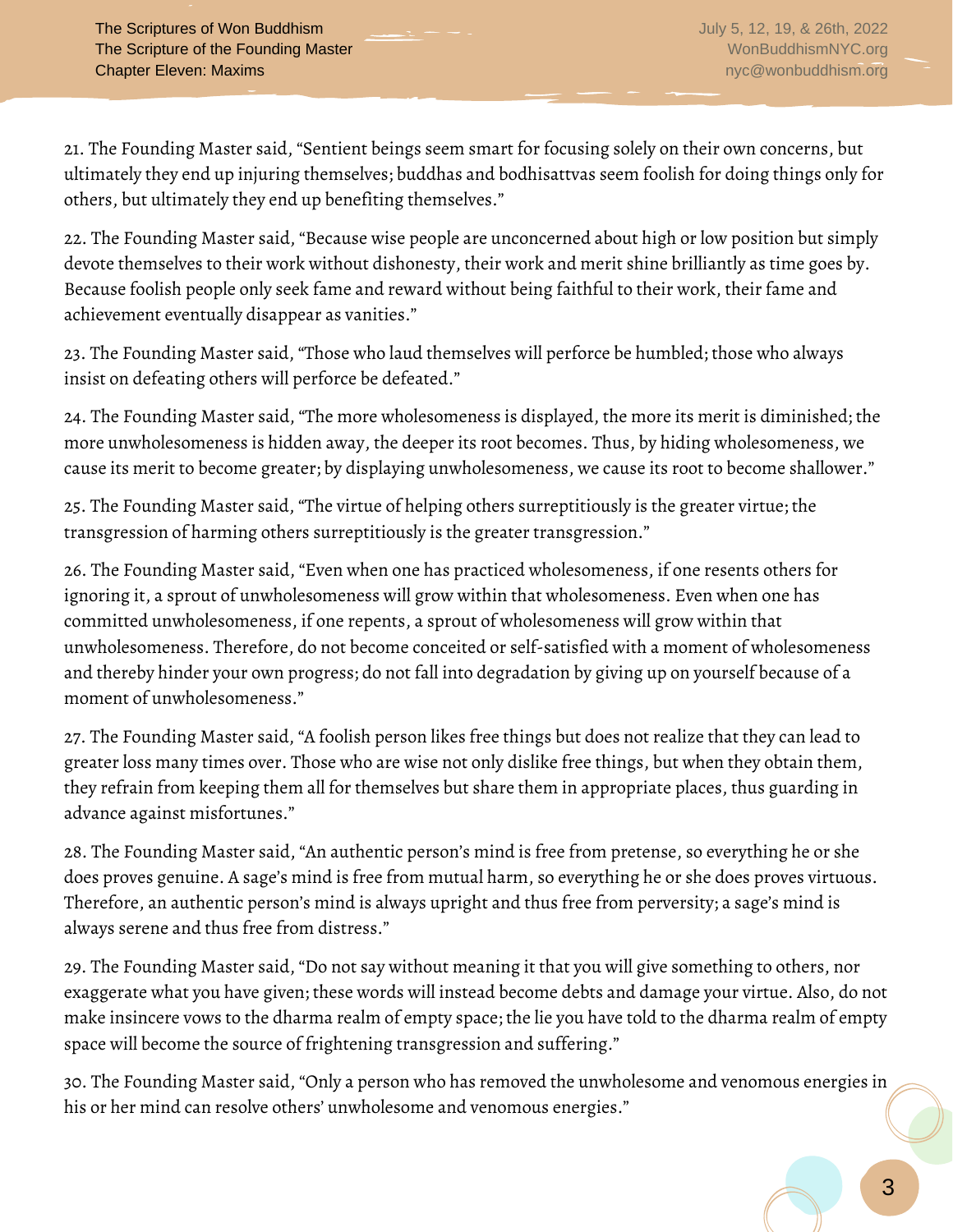31. The Founding Master said, "The mind of mutual harm is the source for inviting misfortune. The mind of mutual life-giving is the source for inviting blessings."

32. The Founding Master said, "Even though a person has at one moment committed unwholesome acts, if he or she genuinely repents and accumulates merit, the unwholesome energy in his or her body will dissolve, brightly opening the road ahead. Even though a person has at one moment accumulated wholesomeness, if that person has resentment in his or her heart or the intent to hurt others, unwholesome energy will enwrap him or her, darkly obscuring the road ahead."

33. The Founding Master said, "Sentient beings turn even a benefactor ten times over into an object of resentment if he or she fails just once to favor them. Persons of the Way thank a person who has wronged them even ten times over if he or she favors them just once. Therefore, sentient beings discover only the harm within grace and bring on disorder and disruption; persons of the Way find the grace within harm and bring on peace and comfort."

34. The Founding Master said, "A wholesome person teaches the world through his wholesomeness, but the unwholesome person awakens the world through his unwholesomeness. The service of teaching and awakening the world is the same, but a wholesome person works for the world while gaining blessings for oneself and an unwholesome person does the same while creating transgressions for oneself. Thus, we should pity rather than hate the unwholesome person."

35. The Founding Master said, "There is not a single thing under heaven to discard if you know how to make use of things."

36. The Founding Master said, "By saying even one thing or writing even one line, a person can give others either hope and peace, or despair and turmoil. Thus, one person does not always commit transgressions because one is fundamentally bad, but will often commit transgressions without realizing it because one does not understand the principle of what creates transgressions and blessings."

37. The Founding Master said, "Breaking the important precepts against murder, robbery, or sexual misconduct is unwholesome, but cutting off a person's right faith and blocking his or her road ahead over an infinity of kalpas (eons) and many lifetimes is an even greater transgression. Making offerings of money, clothes, and food is wholesome, but arousing right faith in others and opening up their road ahead over an infinity of kalpas and many lifetimes is an even greater good."

38. The Founding Master said, "In this world, there are three types of people who are difficult to deliver. First is a person who in his or her heart respects no one. Second is a person who has no sense of shame about anything. Third is a person who feels no remorse even after committing transgressions."

39. The Founding Master said, "Breaking the rules of a congregation while being a member is tantamount to bringing destruction on the congregation; ignoring the will of the congregation amounts to going against the will of heaven."